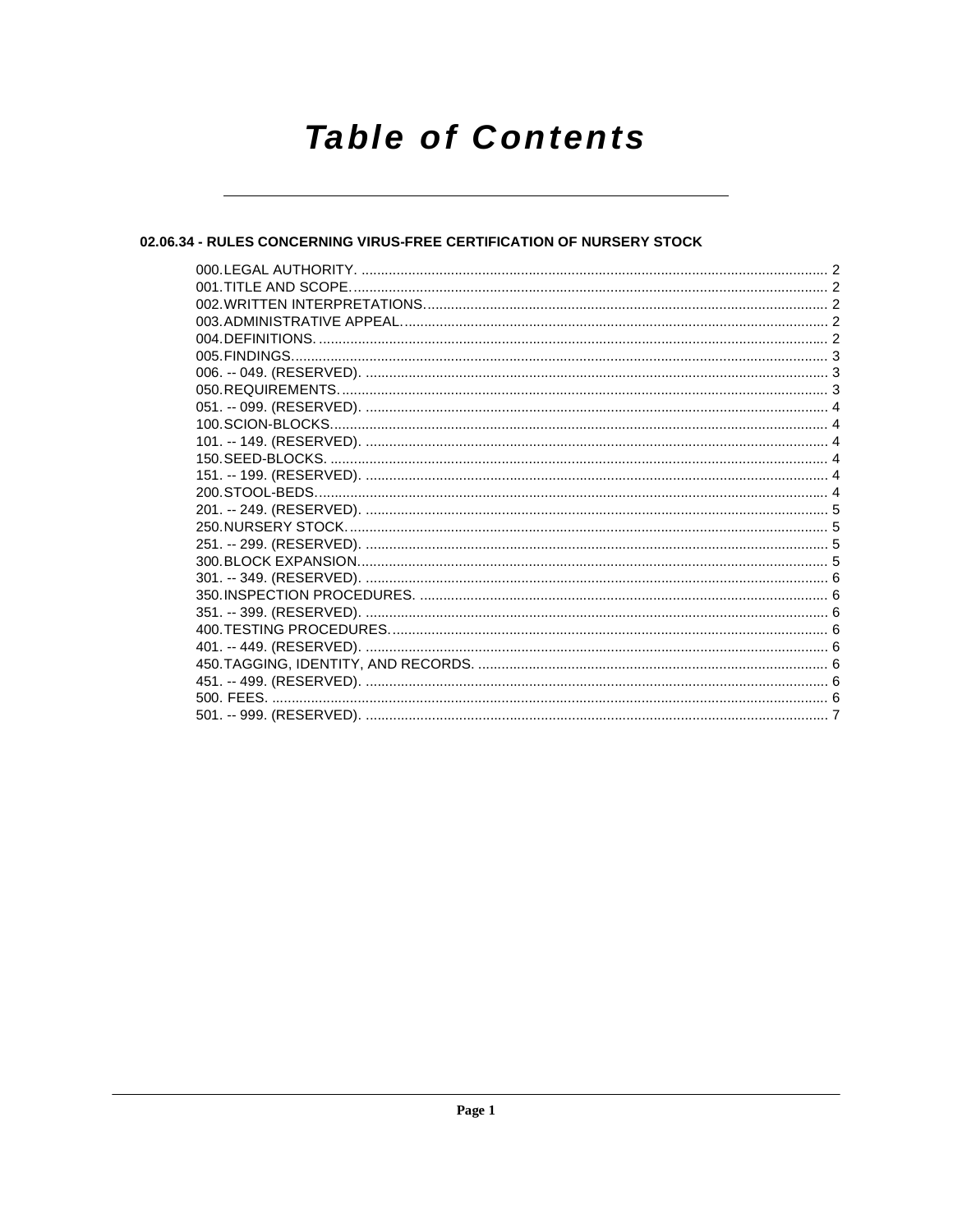#### **IDAPA 02 TITLE 06 Chapter 34**

### <span id="page-1-0"></span>**02.06.34 - RULES CONCERNING VIRUS-FREE CERTIFICATION OF NURSERY STOCK**

#### <span id="page-1-1"></span>**000. LEGAL AUTHORITY.**

Title 22, Chapters 1, 7 and 23, Idaho Code, Sections 22-103(22), 22-107, 22-702 and 22-2302(5). (3-20-97)

#### <span id="page-1-2"></span>**001. TITLE AND SCOPE.**

The title of this chapter is "Rules Concerning Virus-Free Certification of Nursery Stock". This chapter has the following scope: These rules shall govern procedures for voluntary certification of virus-free nursery stock for export. The official citation of this chapter is IDAPA 02.06.34.000 et. seq. For example, this section's citation is IDAPA 02.06.34.001.<br>(3-20-97)  $02.06.34.001.$  (3-20-97)

#### <span id="page-1-3"></span>**002. WRITTEN INTERPRETATIONS.**

There are no written interpretations of these rules. (3-20-97)

#### <span id="page-1-4"></span>**003. ADMINISTRATIVE APPEAL.**

There is no provision for administrative appeals before the Department of Agriculture under this chapter. Hearing and appeal rights are pursuant to Title 67, Chapter 52, Idaho Code. (3-20-97) appeal rights are pursuant to Title 67, Chapter 52, Idaho Code.

#### <span id="page-1-7"></span><span id="page-1-5"></span>**004. DEFINITIONS.**

**01. Certification**. Verification that proper field sampling procedures were followed and that the indexing results as outlined in this rule are those determined by an approved laboratory designated to test for virus diseases under this rule. (3-20-97) diseases under this rule.

<span id="page-1-9"></span><span id="page-1-8"></span><span id="page-1-6"></span>

| UZ. | <b>Department.</b> The Idaho Department of Agriculture. | $(3-20-97)$ |
|-----|---------------------------------------------------------|-------------|
|     |                                                         |             |

<span id="page-1-11"></span><span id="page-1-10"></span>**03. Director**. The Director of the Idaho Department of Agriculture. (3-20-97)

**04. Idaho Certified Nursery Seed**. Seed produced from registered seed trees or commercial seed having been tested and found to have a transmissible virus content that does not exceed five percent (5%). (3-20-97)

**05. Idaho Certified Nursery Stock**. Nursery-grown, true seedlings, clonal rootstocks originating from certified virus-free trees, and nursery-grown trees or seedlings propagated by using top-stock from certified virus-free trees and rootstock originating from certified virus-free trees except as herein provided for certain rootstocks.

(3-20-97)

**06. Index**. To determine virus infection by means of inoculation from the plant to be tested to an indicator plant or by any other acceptable method as designated by the Director. (3-20-97)

<span id="page-1-14"></span><span id="page-1-13"></span><span id="page-1-12"></span>**07. Indicator Plant**. Any herbaceous or woody plant used to index or determine virus infection. (3-20-97)

**08.** Interstock. Scionwood used for compatibility purposes to graft between a particular top-stock and rootstock. (3-20-97) rootstock. (3-20-97)

**09.** Nursery Stock. For purposes of this rule shall include the plants and plant parts of the genera Malus, Pyrus, Chaenomeles and Cydonia. (3-20-97) Prunus, Malus, Pyrus, Chaenomeles and Cydonia.

<span id="page-1-17"></span><span id="page-1-16"></span><span id="page-1-15"></span>**10. Off-Type**. Not true-to-name (phenotype) as registered under this rule.  $(3-20-97)$ 

**11. Registered Tree**. A tree or clonal planting that has been inspected and tested in accordance with the provisions of this program and assigned a registration number by the Department. (3-20-97)

<span id="page-1-18"></span>**12. Rootstock**. That part of a plant including the roots on which another variety of plant material may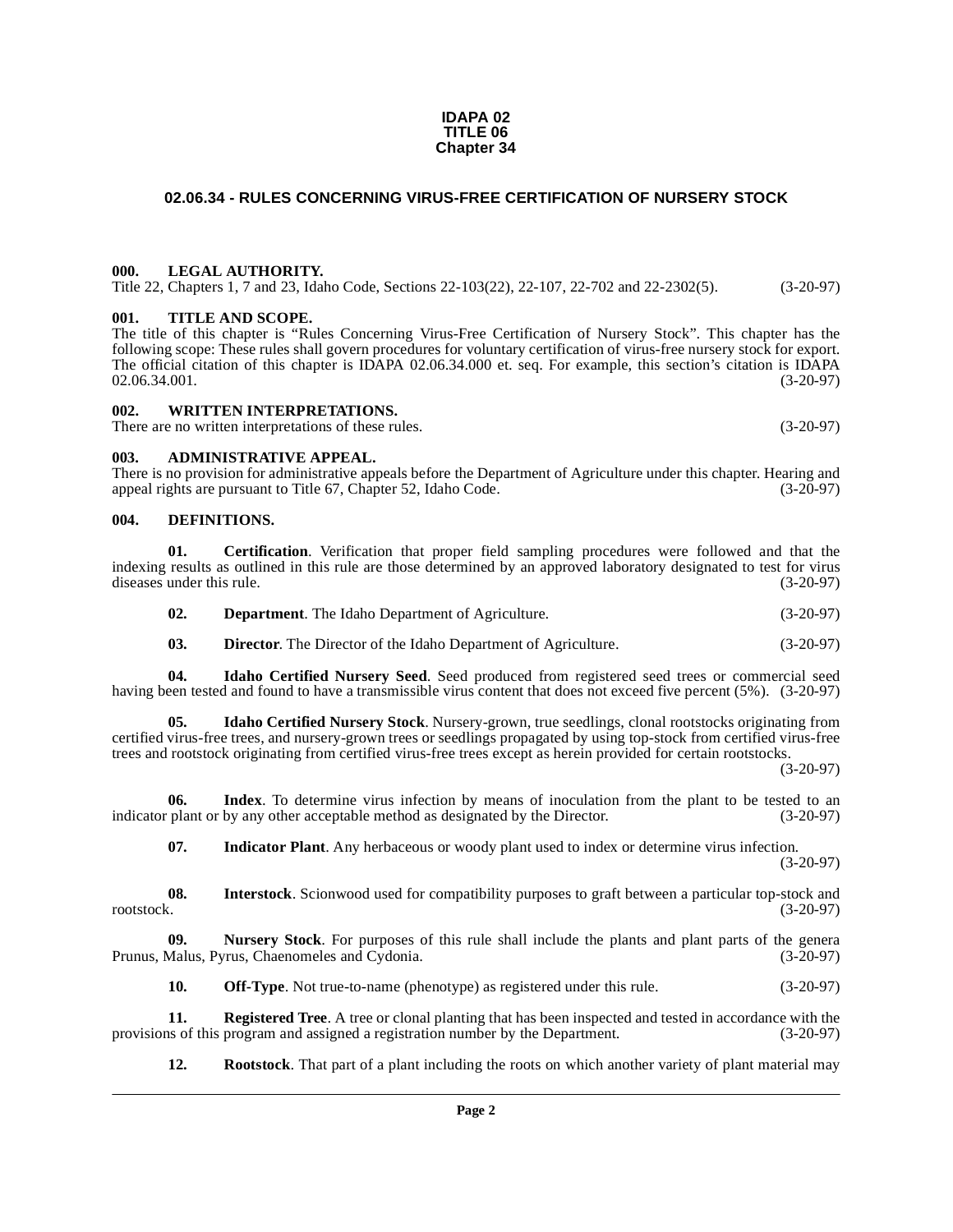<span id="page-2-11"></span>be grafted.  $(3-20-97)$ 

**13.** Scion-Block. A planting of certified virus-free trees which serves as a source of scionwood for the ion of "Idaho certified nursery stock". propagation of "Idaho certified nursery stock".

<span id="page-2-10"></span>**14. Scion (Scionwood)**. A detached shoot or other portion of a plant consisting of one or more buds ropagation by grafting. (3-20-97) used in propagation by grafting.

<span id="page-2-12"></span>**15.** Seed Block. A planting of certified virus-free trees which serves as a source of seed for producing cused in the propagation of "Idaho certified nursery stock". (3-20-97) rootstock used in the propagation of "Idaho certified nursery stock".

**16.** Stool Bed. A clonal planting of self-rooted, certified virus-free trees for the specific purpose of g vegetatively propagated rootstock used in the propagation of "Idaho certified nursery stock". (3-20-97) producing vegetatively propagated rootstock used in the propagation of "Idaho certified nursery stock".

<span id="page-2-14"></span><span id="page-2-13"></span>**17. 17. 10. Top-Stock**. Usually scionwood used for grafting onto interstock or rootstock, may include seed. (3-20-97)

<span id="page-2-16"></span><span id="page-2-15"></span>

| 18. | <b>True Seedling.</b> A tree which has been grown from seed. | $(3-20-97)$ |
|-----|--------------------------------------------------------------|-------------|
|     |                                                              |             |

<span id="page-2-17"></span>**19.** Virus-Infected. The presence of a harmful virus(es) in a plant or plant part. (3-20-97)

**20. Virus-Like**. A disorder of genetic or non-transmissible origin and also includes mycoplasma-like is and rickettsia-like organisms. organisms and rickettsia-like organisms.

#### <span id="page-2-5"></span><span id="page-2-0"></span>**005. FINDINGS.**

These rules will confer a benefit to the nursery industry by establishing a voluntary virus-free certification program for nursery stock to allow the Idaho nursery industry to export this certified virus-free nursery stock to other domestic and foreign markets requiring the same. These rules will establish: Isolation distances for nursery stock entered into the program from other plants, procedures for the inspection, sampling and testing of nursery stock entered into the program, procedures for maintaining the identity of nursery stock entered into the program, and a schedule of fees for participation in the program. (3-20-97)

#### <span id="page-2-1"></span>**006. -- 049. (RESERVED).**

#### <span id="page-2-8"></span><span id="page-2-2"></span>**050. REQUIREMENTS.**

<span id="page-2-6"></span>**01. Participation**. Participation is open only to those nurseries registered under Title 22, Chapter 23, de, and is voluntary. (3-20-97) Idaho Code, and is voluntary.

<span id="page-2-3"></span>**02. Application**. Application forms for the establishment of new blocks will be provided by the Idaho Department of Agriculture. The applicant nurseryman shall furnish to the Department all information pertinent to the operation of this program, including a diagram of each block and shall give his consent to the Department to take plant parts (buds, leaves, roots, etc.) from any tree for testing purposes. (3-20-97)

<span id="page-2-7"></span>**03. Registration**. Trees may be registered as rootstock, top-stock, or seedstock sources for the propagation of certified nursery stock when inspected, tested, and found to be true-to-name and discernibly free from known harmful virus and virus-like diseases by procedures outlined in this program. (3-20-97)

<span id="page-2-9"></span>**04. Responsibility**. The applicant nurseryman shall be responsible, subject to the approval of the Director, for the selection of the location and the proper maintenance of registered plantings grown under the provisions of this rule. The applicant nurseryman shall be responsible for maintaining the identity of all nursery stock entered into this program in a manner approved by the Department. Any planting entered into this program shall be kept in a healthy growing condition and free of plant pests. (3-20-97)

<span id="page-2-4"></span>**05.** Filing Date. Application for inspection and testing of new or existing blocks of registered scion, seed, and stool-bed trees and for inspection of nursery stock for certification shall be filed by June 1 of each year with the Idaho Department of Agriculture. (3-20-97) the Idaho Department of Agriculture.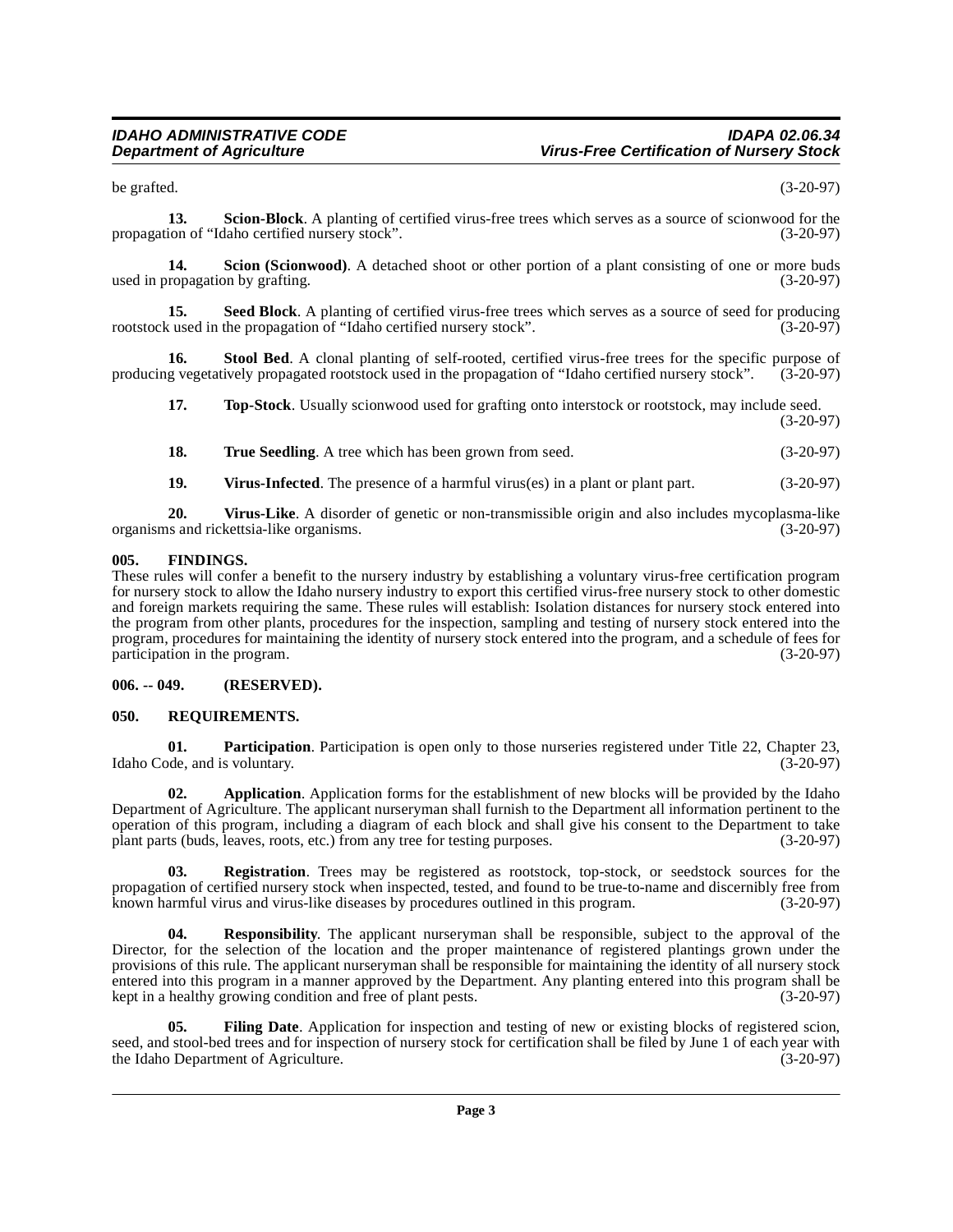<span id="page-3-13"></span>**06. Nematode Sampling**. The ground being submitted for planting with virus-free stock as outlined in this rule shall be officially sampled, using established procedures acceptable to the Director, tested, and found free of virus transmitting nematodes prior to planting of any stock. Subsequent sampling for the presence of nematodes after planting may be carried out at the discretion of the Director, to ensure that a nematode-free status is maintained.

(3-20-97)

<span id="page-3-9"></span>**07.** Grafting. There shall be no budding, grafting, or top-working of registered trees in any scion-<br>ed-block, or stool-block. (3-20-97) block, seed-block, or stool-block.

<span id="page-3-10"></span>**08.** Inspection. Maintenance of virus-free integrity of all plants entered into this program shall be by on and spot-testing at a minimum of every three (3) years or as stated elsewhere in this rule. (3-20-97) inspection and spot-testing at a minimum of every three (3) years or as stated elsewhere in this rule.

<span id="page-3-8"></span>**09. Diseased Plants**. Immediately following notice from the Director or his agent, any plant found to be infected by a virus or virus-like disease or if off-type, the plant(s) shall be removed and destroyed. Any ground found to be infested with virus transmitting nematodes must be fumigated with a fumigant registered and approved by the Idaho Department of Agriculture prior to planting, at the grower's expense. (3-20-97) the Idaho Department of Agriculture prior to planting, at the grower's expense.

#### <span id="page-3-0"></span>**051. -- 099. (RESERVED).**

#### <span id="page-3-14"></span><span id="page-3-1"></span>**100. SCION-BLOCKS.**

<span id="page-3-11"></span>**01. Location**. A scion-block shall be located not less than one hundred (100) feet away from any nonregistered cultivated plant of the Rosaceae family. The ground in a scion-block and for a distance of twenty (20) feet surrounding it shall be kept either clean-cultivated or in an approved, properly controlled ground cover. Registered scion-block trees shall be planted and maintained in a manner and at sufficient distance so that branches of different varieties do not overlap. Care shall be taken in the use of pollenizing insects and pollen application to prevent the transmission and spread of virus diseases through the use of infected pollen or its application. Registered scion-block trees shall not be used for propagation purposes until trueness-to-name or variety has been established. Each tree shall bear a permanent registration number. The ground in the scion-block shall be sampled, using established procedures acceptable to the Director, and be tested and found free of virus transmitting nematodes prior to planting of any stock. (3-20-97)

<span id="page-3-6"></span>**02. Acceptability**. The rootstock and top-stock sources of the scion-block trees shall have originated from foundation trees established under this program or from virus-tested trees originating through the USDA-ARS Inter-Regional Project No. 2 (IR-2) or other approved programs. If the tree is scion-rooted, its source shall have met the requirements stated in this subsection. Only registered trees shall be permitted in the scion-block. (3-20-97)

#### <span id="page-3-2"></span>**101. -- 149. (RESERVED).**

#### <span id="page-3-15"></span><span id="page-3-3"></span>**150. SEED-BLOCKS.**

<span id="page-3-12"></span>**01. Location**. A Prunus seed-block shall be located not less than three hundred (300) feet from any non-registered flowering plant of the Prunus species. The ground in a seed-block and for a distance of twenty (20) feet surrounding it shall be kept clean-cultivated or in an approved, controlled ground cover. Care shall be taken in the use of pollenizing insects and pollen application to prevent the transmission and spread of virus diseases through the use of infected pollen or its application. Each tree shall bear a permanent registration number. (3-20-97)

<span id="page-3-7"></span>**02. Acceptability**. The rootstock and top-stock sources of the seed-tree shall have originated from foundation trees established under this program or from virus-tested trees originating through the USDA-ARS Inter-Regional Project No. 2 (IR-2) or other approved program. If the tree is scion-rooted, its source shall have met the requirements stated in this subsection. Only registered trees shall be permitted in the seed-block. (3-20-97)

#### <span id="page-3-4"></span>**151. -- 199. (RESERVED).**

#### <span id="page-3-16"></span><span id="page-3-5"></span>**200. STOOL-BEDS.**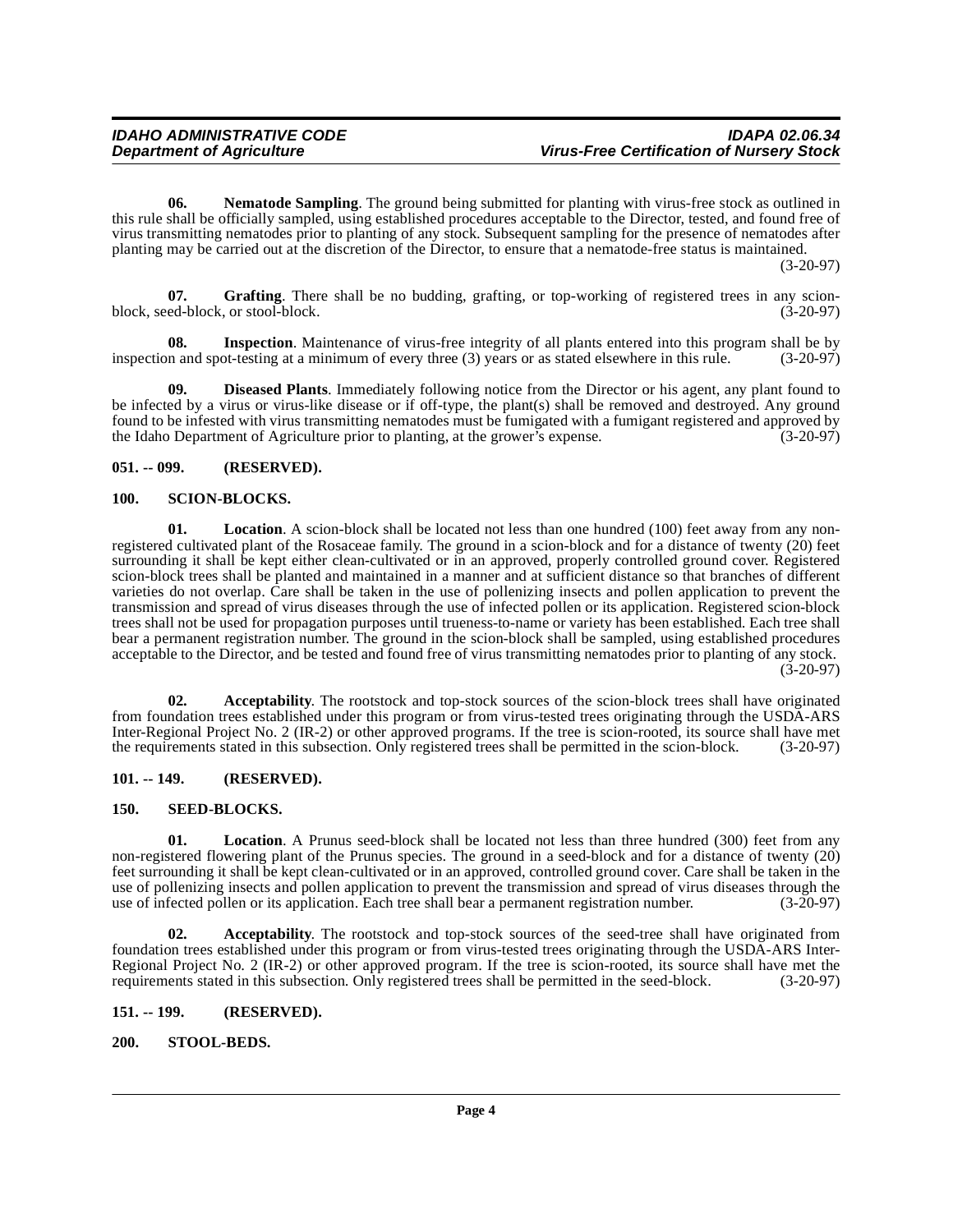<span id="page-4-9"></span>**01. Location**. A stool-bed shall be located not less than fifty (50) feet from any non-registered cultivated plant of the Rosaceae family. The following exception will apply: Non-registered stool-beds may be located not less than ten (10) feet from registered stool-bed plantings. The ground in a stool-bed and for a distance of ten (10) feet surrounding it shall be kept clean-cultivated. (3-20-97)

<span id="page-4-5"></span>**02. Acceptability**. Existing stool-beds that index clean on the commonly used virus indicators will qualify as Registered Stool-Beds. New stool-beds (those planted after the effective date of this rule) shall have originated from foundation stock established under this program or from virus-tested plants originating through the USDA-ARS Inter-Regional No. 2 (IR-2) or other approved program. If the tree is scion-rooted, its source shall have met the requirements stated in this subsection. Only registered trees shall be permitted in the stool-beds. (3-20-97)

#### <span id="page-4-0"></span>**201. -- 249. (RESERVED).**

### <span id="page-4-10"></span><span id="page-4-1"></span>**250. NURSERY STOCK.**

<span id="page-4-11"></span>**01. Rootstocks**. All nursery stock being grown for certification, shall be on rootstock from registered trees except for stone fruit trees grown on peach seedlings and pome fruit trees grown on apple and pear seedlings. These seedling rootstocks, when grown from commercial seed, will be acceptable if seed transmissible virus content does not exceed five percent (5%). Clonal rootstock used in the production of Idaho Certified Nursery Stock must originate from Registered Stool-Beds. (3-20-97)

<span id="page-4-8"></span>**02. Location**. The isolation distances between certified and non-certified nursery stock shall be:

(3-20-97)

- a. Not less than fifty (50) feet from non-certified plants of the Rosaceae family; (3-20-97)
- b. Not less than twenty (20) feet from other non-certified nursery stock; (3-20-97)

c. Program participants shall maintain a twenty (20) foot clean-cultivated area around all certified nursery stock beds. Nursery stock shall be designated as to rootstock, top-stock, and inter-stock sources. There shall be no re-budding or re-grafting of nursery raw stock unless such stock is re-worked with scions from the original registered scion-tree. (3-20-97) registered scion-tree.

**03. Identity Maintenance**. The maintenance of certified stock identity shall be a tagging program ing trees produced from: (3-20-97) identifying trees produced from:

<span id="page-4-12"></span><span id="page-4-7"></span>a. Registered rootstock produced from registered seed or stool-beds; (3-20-97)

b. Registered scion source trees. The tracking system shall involve a numbering diagram system of ticipant's nursery stock beds in the program. each participant's nursery stock beds in the program.

**04. Seed**. Certified seed shall have been produced on Registered Seed Trees or commercial seed having been tested and found to have a transmissible virus content that does not exceed five percent (5%). (3-20-97)

<span id="page-4-13"></span>**05. Tagging**. An Idaho Certified Nursery Stock Tag shall designate trees produced from registered scion-source trees and which have been propagated on rootstocks produced from registered seed-source or stool-bed trees, or which are self-rooted. All nursery stock meeting the requirements of this program when sold shall have the variety, inter-stock, and rootstock designated where applicable as follows: variety/inter-stock/rootstock. (3-20-97)

<span id="page-4-4"></span>**06.** Acceptability. All nursery stock meeting the requirements of this program shall be known as Idaho Nursery Stock. (3-20-97) Certified Nursery Stock.

#### <span id="page-4-2"></span>**251. -- 299. (RESERVED).**

#### <span id="page-4-6"></span><span id="page-4-3"></span>**300. BLOCK EXPANSION.**

Expansion within a scion or stool-bed will be allowed with no restriction regarding the number of generations, provided accepted tissue culture methods are employed. Only two (2) propagative steps will be allowed between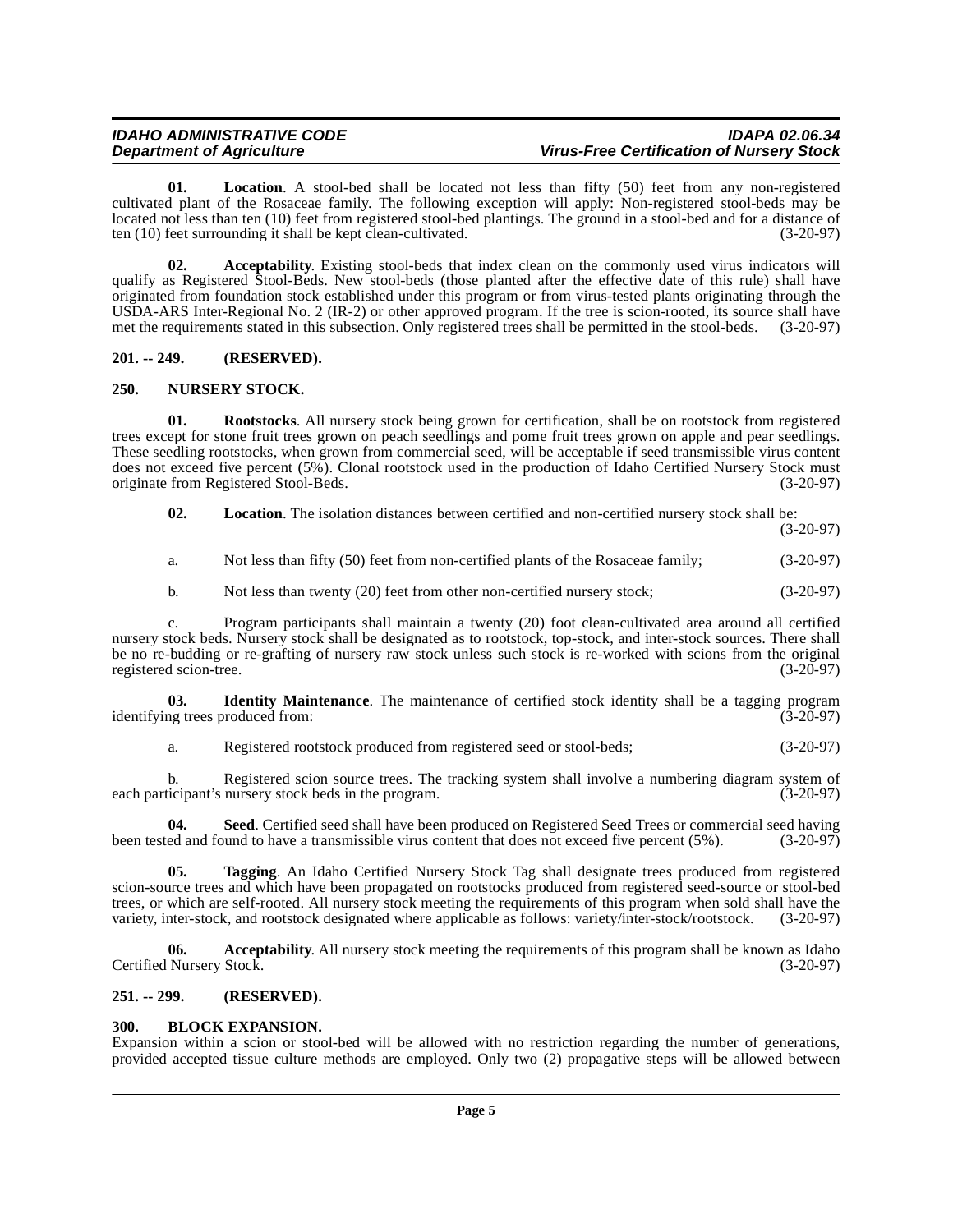"mother plants" and foundation trees for scion, seed, and stool-bed blocks. (3-20-97)

#### <span id="page-5-0"></span>**301. -- 349. (RESERVED).**

#### <span id="page-5-12"></span><span id="page-5-1"></span>**350. INSPECTION PROCEDURES.**

<span id="page-5-20"></span>**01. Time Of Inspection**. Inspections will be made at the discretion of the Department and at times ecific disease symptoms are most likely to be expressed. (3-20-97) when specific disease symptoms are most likely to be expressed.

<span id="page-5-11"></span>**02. Inspection Of Nursery Stock For Certification**. At least one (1) visual inspection shall be made of nursery rootstock in a planting being grown for certification during the first growing season. At the request of the Department, any undesirable rootstock shall be rogued before propagation. At least two (2) visual inspections shall be made of nursery stock during the growing season following bud or graft placement. (3-20-97) made of nursery stock during the growing season following bud or graft placement.

<span id="page-5-16"></span>**03. Refusal Of Certification**. The Department shall refuse certification if plants have been propagated from registered trees determined to be affected by a virus or virus-like disease or if other requirements of this program<br>(3-20-97) have not been met.

#### <span id="page-5-2"></span>**351. -- 399. (RESERVED).**

#### <span id="page-5-19"></span><span id="page-5-3"></span>**400. TESTING PROCEDURES.**

Testing standards prescribed in this program shall conform to USDA-ARS Inter-Regional Project No. 2 (IR-2) standards or to any other acceptable and approved procedures developed and used for determining the presence of virus diseases in nursery stock. All testing results shall be made available directly to the Department by the approved agency or laboratory. (3-20-97)

#### <span id="page-5-4"></span>**401. -- 449. (RESERVED).**

#### <span id="page-5-18"></span><span id="page-5-5"></span>**450. TAGGING, IDENTITY, AND RECORDS.**

<span id="page-5-14"></span>**01. Official Certification Tags**. The Department will authorize the use of official certification tags for identification of nursery stock or seed that meet the requirements of this program. These tags will be supplied at cost to all program cooperators by the Idaho Department of Agriculture. (3-20-97)

<span id="page-5-10"></span>**02. Identity**. Any person selling Idaho Certified Nursery Stock is responsible for the identity of the stock bearing each tag and for such nursery stock meeting the requirements of this program. (3-20-97)

<span id="page-5-15"></span>**03. Records**. Any person selling Idaho Certified Nursery Stock shall keep record on a form prescribed by the Director which shall include but not limited to the source of the stock, quantity, and disposition. (3-20-97)

#### <span id="page-5-6"></span>**451. -- 499. (RESERVED).**

#### <span id="page-5-9"></span><span id="page-5-7"></span>**500. FEES.**

<span id="page-5-8"></span>**01. Application Fees**. A fee of fifty dollars (\$50) per application submitted plus ten cents (\$0.10) per g certified shall be submitted with each application. (3-20-97) tree being certified shall be submitted with each application.

<span id="page-5-13"></span>**Laboratory Fees**. Laboratory fees shall be those as established by a Department approved testing e paid directly to the facility. (3-20-97) facility and will be paid directly to the facility.

<span id="page-5-17"></span>**03. Service Fees**. Fees for plant or soil sampling and inspection services provided by the Idaho Department of Agriculture shall be in accordance with the following schedule. (3-20-97)

a. A fee of twenty-five dollars (\$25) per hour for inspection and travel time with a minimum charge of ars (\$50). (3-20-97) fifty dollars  $(\$50)$ .

b. Per diem costs shall be charged according to established state rates. (3-20-97)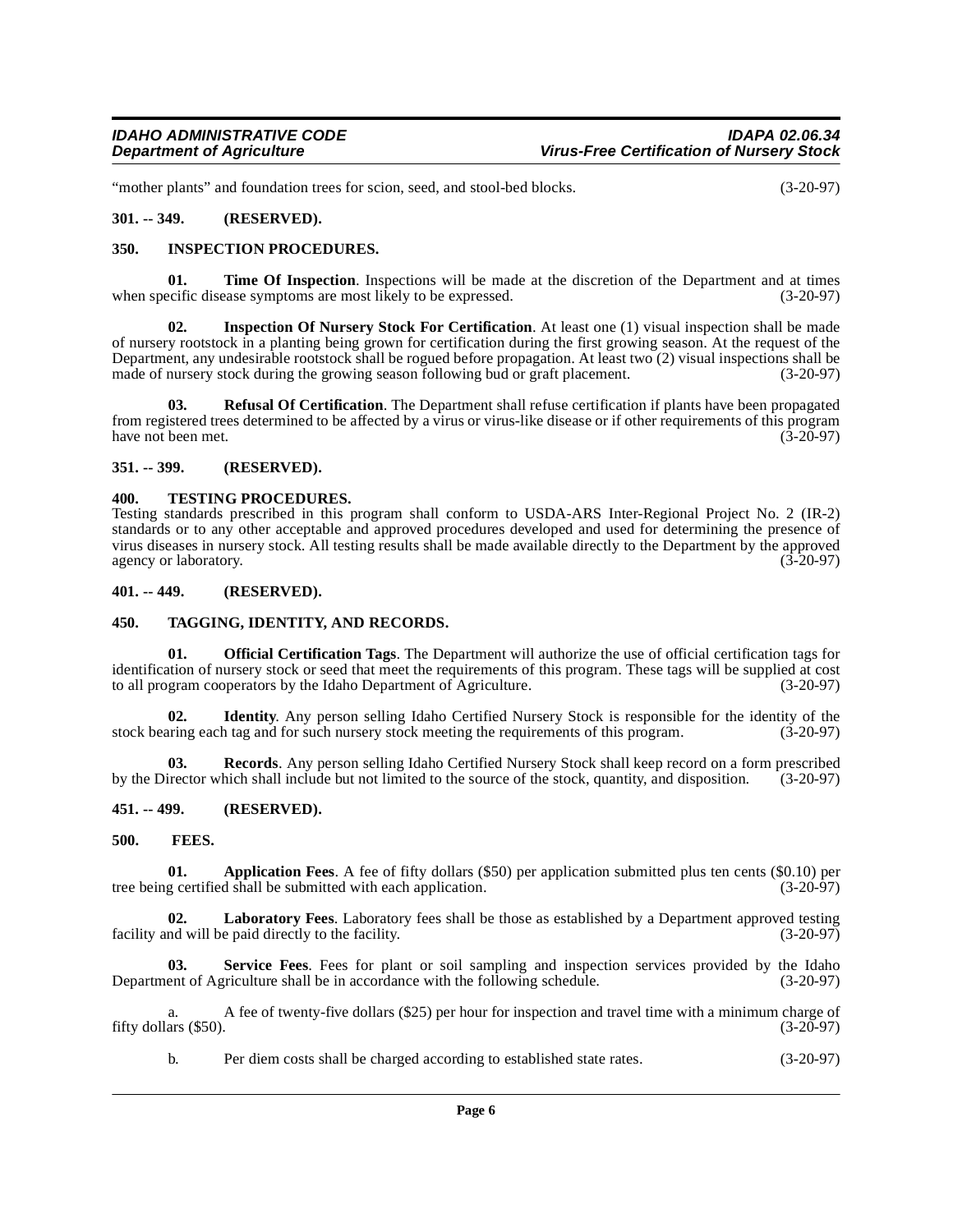c. The fees charged for tags shall be at cost plus an administrative fee of ten percent (10%) for each order. (3-20-97)

<span id="page-6-0"></span>**501. -- 999. (RESERVED).**